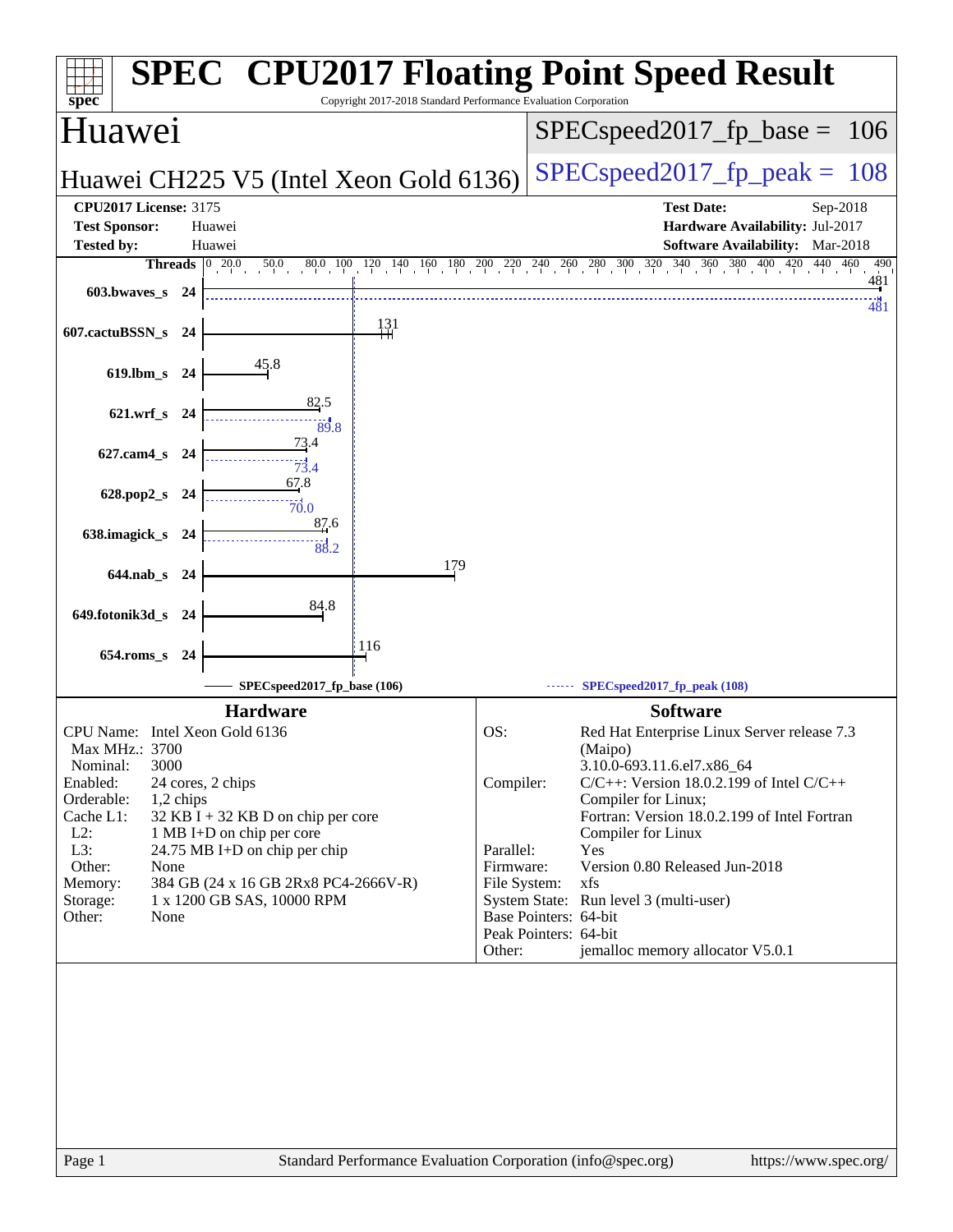#### **[spec](http://www.spec.org/) [SPEC CPU2017 Floating Point Speed Result](http://www.spec.org/auto/cpu2017/Docs/result-fields.html#SPECCPU2017FloatingPointSpeedResult)** Copyright 2017-2018 Standard Performance Evaluation Corporation Huawei Huawei CH225 V5 (Intel Xeon Gold 6136) SPECspeed 2017 fp peak =  $108$ SPECspeed2017 fp base  $= 106$ **[CPU2017 License:](http://www.spec.org/auto/cpu2017/Docs/result-fields.html#CPU2017License)** 3175 **[Test Date:](http://www.spec.org/auto/cpu2017/Docs/result-fields.html#TestDate)** Sep-2018 **[Test Sponsor:](http://www.spec.org/auto/cpu2017/Docs/result-fields.html#TestSponsor)** Huawei **[Hardware Availability:](http://www.spec.org/auto/cpu2017/Docs/result-fields.html#HardwareAvailability)** Jul-2017 **[Tested by:](http://www.spec.org/auto/cpu2017/Docs/result-fields.html#Testedby)** Huawei **[Software Availability:](http://www.spec.org/auto/cpu2017/Docs/result-fields.html#SoftwareAvailability)** Mar-2018 **[Results Table](http://www.spec.org/auto/cpu2017/Docs/result-fields.html#ResultsTable) [Benchmark](http://www.spec.org/auto/cpu2017/Docs/result-fields.html#Benchmark) [Threads](http://www.spec.org/auto/cpu2017/Docs/result-fields.html#Threads) [Seconds](http://www.spec.org/auto/cpu2017/Docs/result-fields.html#Seconds) [Ratio](http://www.spec.org/auto/cpu2017/Docs/result-fields.html#Ratio) [Seconds](http://www.spec.org/auto/cpu2017/Docs/result-fields.html#Seconds) [Ratio](http://www.spec.org/auto/cpu2017/Docs/result-fields.html#Ratio) [Seconds](http://www.spec.org/auto/cpu2017/Docs/result-fields.html#Seconds) [Ratio](http://www.spec.org/auto/cpu2017/Docs/result-fields.html#Ratio) Base [Threads](http://www.spec.org/auto/cpu2017/Docs/result-fields.html#Threads) [Seconds](http://www.spec.org/auto/cpu2017/Docs/result-fields.html#Seconds) [Ratio](http://www.spec.org/auto/cpu2017/Docs/result-fields.html#Ratio) [Seconds](http://www.spec.org/auto/cpu2017/Docs/result-fields.html#Seconds) [Ratio](http://www.spec.org/auto/cpu2017/Docs/result-fields.html#Ratio) [Seconds](http://www.spec.org/auto/cpu2017/Docs/result-fields.html#Seconds) [Ratio](http://www.spec.org/auto/cpu2017/Docs/result-fields.html#Ratio) Peak** [603.bwaves\\_s](http://www.spec.org/auto/cpu2017/Docs/benchmarks/603.bwaves_s.html) 24 123 481 **[123](http://www.spec.org/auto/cpu2017/Docs/result-fields.html#Median) [481](http://www.spec.org/auto/cpu2017/Docs/result-fields.html#Median)** 123 481 24 123 482 **[123](http://www.spec.org/auto/cpu2017/Docs/result-fields.html#Median) [481](http://www.spec.org/auto/cpu2017/Docs/result-fields.html#Median)** 123 479 [607.cactuBSSN\\_s](http://www.spec.org/auto/cpu2017/Docs/benchmarks/607.cactuBSSN_s.html) 24 124 135 **[127](http://www.spec.org/auto/cpu2017/Docs/result-fields.html#Median) [131](http://www.spec.org/auto/cpu2017/Docs/result-fields.html#Median)** 131 127 24 124 135 **[127](http://www.spec.org/auto/cpu2017/Docs/result-fields.html#Median) [131](http://www.spec.org/auto/cpu2017/Docs/result-fields.html#Median)** 131 127 [619.lbm\\_s](http://www.spec.org/auto/cpu2017/Docs/benchmarks/619.lbm_s.html) 24 **[114](http://www.spec.org/auto/cpu2017/Docs/result-fields.html#Median) [45.8](http://www.spec.org/auto/cpu2017/Docs/result-fields.html#Median)** 114 45.9 114 45.8 24 **[114](http://www.spec.org/auto/cpu2017/Docs/result-fields.html#Median) [45.8](http://www.spec.org/auto/cpu2017/Docs/result-fields.html#Median)** 114 45.9 114 45.8 [621.wrf\\_s](http://www.spec.org/auto/cpu2017/Docs/benchmarks/621.wrf_s.html) 24 161 82.3 **[160](http://www.spec.org/auto/cpu2017/Docs/result-fields.html#Median) [82.5](http://www.spec.org/auto/cpu2017/Docs/result-fields.html#Median)** 160 82.7 24 146 90.4 148 89.4 **[147](http://www.spec.org/auto/cpu2017/Docs/result-fields.html#Median) [89.8](http://www.spec.org/auto/cpu2017/Docs/result-fields.html#Median)** [627.cam4\\_s](http://www.spec.org/auto/cpu2017/Docs/benchmarks/627.cam4_s.html) 24 121 73.4 121 73.1 **[121](http://www.spec.org/auto/cpu2017/Docs/result-fields.html#Median) [73.4](http://www.spec.org/auto/cpu2017/Docs/result-fields.html#Median)** 24 121 73.3 **[121](http://www.spec.org/auto/cpu2017/Docs/result-fields.html#Median) [73.4](http://www.spec.org/auto/cpu2017/Docs/result-fields.html#Median)** 120 73.6 [628.pop2\\_s](http://www.spec.org/auto/cpu2017/Docs/benchmarks/628.pop2_s.html) 24 174 68.2 **[175](http://www.spec.org/auto/cpu2017/Docs/result-fields.html#Median) [67.8](http://www.spec.org/auto/cpu2017/Docs/result-fields.html#Median)** 175 67.8 24 **[170](http://www.spec.org/auto/cpu2017/Docs/result-fields.html#Median) [70.0](http://www.spec.org/auto/cpu2017/Docs/result-fields.html#Median)** 169 70.3 170 69.8 [638.imagick\\_s](http://www.spec.org/auto/cpu2017/Docs/benchmarks/638.imagick_s.html) 24 163 88.4 **[165](http://www.spec.org/auto/cpu2017/Docs/result-fields.html#Median) [87.6](http://www.spec.org/auto/cpu2017/Docs/result-fields.html#Median)** 170 84.8 24 163 88.3 164 87.8 **[164](http://www.spec.org/auto/cpu2017/Docs/result-fields.html#Median) [88.2](http://www.spec.org/auto/cpu2017/Docs/result-fields.html#Median)** [644.nab\\_s](http://www.spec.org/auto/cpu2017/Docs/benchmarks/644.nab_s.html) 24 97.8 179 97.7 179 **[97.7](http://www.spec.org/auto/cpu2017/Docs/result-fields.html#Median) [179](http://www.spec.org/auto/cpu2017/Docs/result-fields.html#Median)** 24 97.8 179 97.7 179 **[97.7](http://www.spec.org/auto/cpu2017/Docs/result-fields.html#Median) [179](http://www.spec.org/auto/cpu2017/Docs/result-fields.html#Median)** [649.fotonik3d\\_s](http://www.spec.org/auto/cpu2017/Docs/benchmarks/649.fotonik3d_s.html) 24 107 85.1 **[107](http://www.spec.org/auto/cpu2017/Docs/result-fields.html#Median) [84.8](http://www.spec.org/auto/cpu2017/Docs/result-fields.html#Median)** 108 84.7 24 107 85.1 **[107](http://www.spec.org/auto/cpu2017/Docs/result-fields.html#Median) [84.8](http://www.spec.org/auto/cpu2017/Docs/result-fields.html#Median)** 108 84.7 [654.roms\\_s](http://www.spec.org/auto/cpu2017/Docs/benchmarks/654.roms_s.html) 24 **[136](http://www.spec.org/auto/cpu2017/Docs/result-fields.html#Median) [116](http://www.spec.org/auto/cpu2017/Docs/result-fields.html#Median)** 136 115 136 116 24 **[136](http://www.spec.org/auto/cpu2017/Docs/result-fields.html#Median) [116](http://www.spec.org/auto/cpu2017/Docs/result-fields.html#Median)** 136 115 136 116 **[SPECspeed2017\\_fp\\_base =](http://www.spec.org/auto/cpu2017/Docs/result-fields.html#SPECspeed2017fpbase) 106**

**[SPECspeed2017\\_fp\\_peak =](http://www.spec.org/auto/cpu2017/Docs/result-fields.html#SPECspeed2017fppeak) 108**

Results appear in the [order in which they were run.](http://www.spec.org/auto/cpu2017/Docs/result-fields.html#RunOrder) Bold underlined text [indicates a median measurement](http://www.spec.org/auto/cpu2017/Docs/result-fields.html#Median).

#### **[Operating System Notes](http://www.spec.org/auto/cpu2017/Docs/result-fields.html#OperatingSystemNotes)**

Stack size set to unlimited using "ulimit -s unlimited"

#### **[General Notes](http://www.spec.org/auto/cpu2017/Docs/result-fields.html#GeneralNotes)**

Environment variables set by runcpu before the start of the run: KMP\_AFFINITY = "granularity=fine,compact" LD\_LIBRARY\_PATH = "/spec2017/lib/ia32:/spec2017/lib/intel64:/spec2017/je5.0.1-32:/spec2017/je5.0.1-64" OMP\_STACKSIZE = "192M"

 Binaries compiled on a system with 1x Intel Core i7-6700K CPU + 32GB RAM memory using Redhat Enterprise Linux 7.5 Transparent Huge Pages enabled by default Prior to runcpu invocation Filesystem page cache synced and cleared with: sync; echo 3> /proc/sys/vm/drop\_caches Yes: The test sponsor attests, as of date of publication, that CVE-2017-5754 (Meltdown) is mitigated in the system as tested and documented. Yes: The test sponsor attests, as of date of publication, that CVE-2017-5753 (Spectre variant 1) is mitigated in the system as tested and documented. Yes: The test sponsor attests, as of date of publication, that CVE-2017-5715 (Spectre variant 2) is mitigated in the system as tested and documented. jemalloc, a general purpose malloc implementation built with the RedHat Enterprise 7.5, and the system compiler gcc 4.8.5 sources available from jemalloc.net or <https://github.com/jemalloc/jemalloc/releases>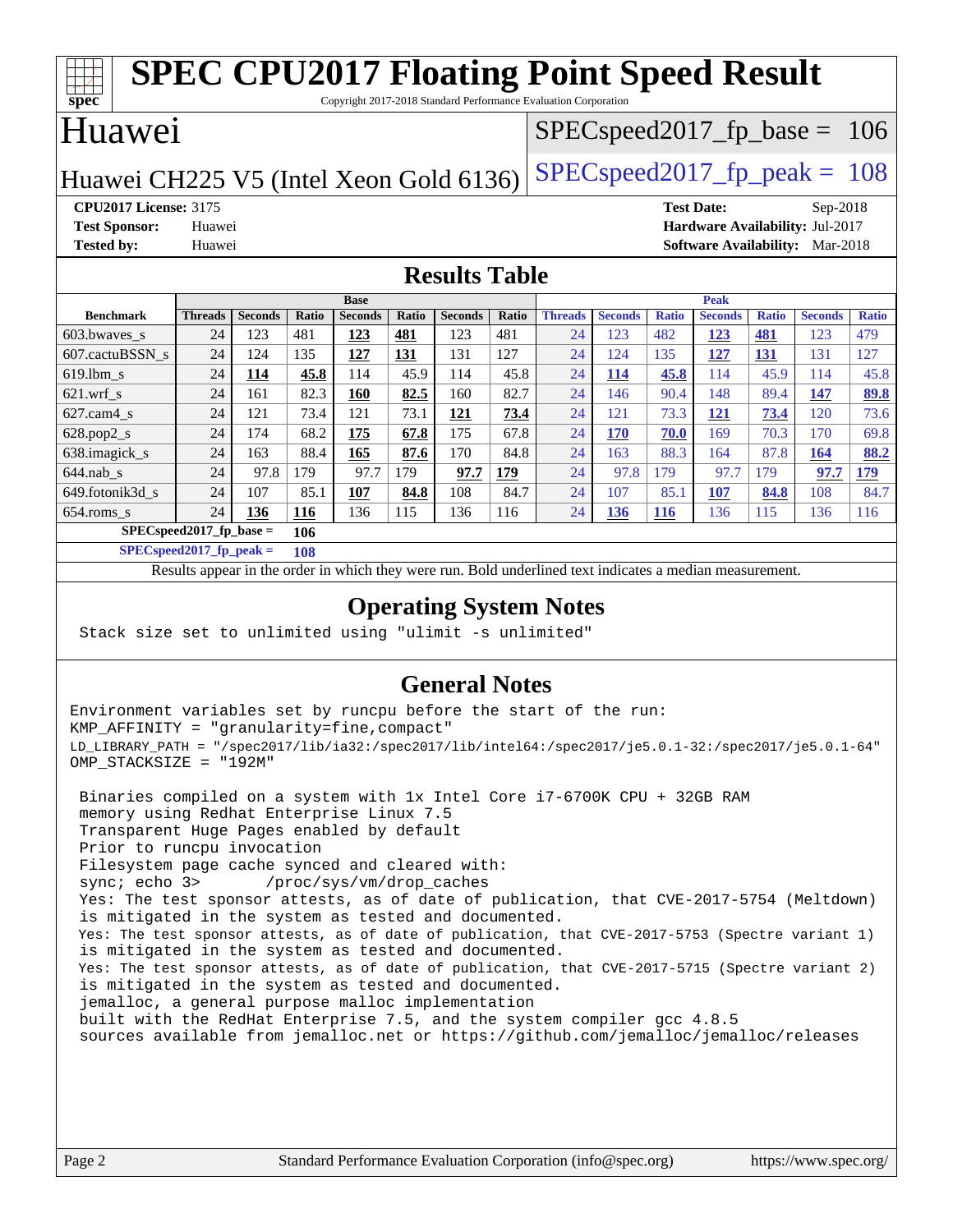#### Page 3 Standard Performance Evaluation Corporation [\(info@spec.org\)](mailto:info@spec.org) <https://www.spec.org/> **[spec](http://www.spec.org/) [SPEC CPU2017 Floating Point Speed Result](http://www.spec.org/auto/cpu2017/Docs/result-fields.html#SPECCPU2017FloatingPointSpeedResult)** Copyright 2017-2018 Standard Performance Evaluation Corporation Huawei Huawei CH225 V5 (Intel Xeon Gold 6136) SPECspeed 2017 fp peak =  $108$ SPECspeed2017 fp base =  $106$ **[CPU2017 License:](http://www.spec.org/auto/cpu2017/Docs/result-fields.html#CPU2017License)** 3175 **[Test Date:](http://www.spec.org/auto/cpu2017/Docs/result-fields.html#TestDate)** Sep-2018 **[Test Sponsor:](http://www.spec.org/auto/cpu2017/Docs/result-fields.html#TestSponsor)** Huawei **[Hardware Availability:](http://www.spec.org/auto/cpu2017/Docs/result-fields.html#HardwareAvailability)** Jul-2017 **[Tested by:](http://www.spec.org/auto/cpu2017/Docs/result-fields.html#Testedby)** Huawei **[Software Availability:](http://www.spec.org/auto/cpu2017/Docs/result-fields.html#SoftwareAvailability)** Mar-2018 **[Platform Notes](http://www.spec.org/auto/cpu2017/Docs/result-fields.html#PlatformNotes)** BIOS configuration: Power Policy Set to Load Balance Hyper-Threading Set to Disable XPT Prefetch Set to Enabled Sysinfo program /spec2017/bin/sysinfo Rev: r5797 of 2017-06-14 96c45e4568ad54c135fd618bcc091c0f running on localhost.localdomain Wed Sep 19 15:21:37 2018 SUT (System Under Test) info as seen by some common utilities. For more information on this section, see <https://www.spec.org/cpu2017/Docs/config.html#sysinfo> From /proc/cpuinfo model name : Intel(R) Xeon(R) Gold 6136 CPU @ 3.00GHz 2 "physical id"s (chips) 24 "processors" cores, siblings (Caution: counting these is hw and system dependent. The following excerpts from /proc/cpuinfo might not be reliable. Use with caution.) cpu cores : 12 siblings : 12 physical 0: cores 0 1 2 3 4 9 10 16 18 19 25 26 physical 1: cores 0 1 2 3 4 9 10 16 18 19 25 26 From lscpu: Architecture: x86\_64 CPU op-mode(s): 32-bit, 64-bit Byte Order: Little Endian  $CPU(s):$  24 On-line CPU(s) list: 0-23 Thread(s) per core: 1 Core(s) per socket: 12 Socket(s): 2 NUMA node(s): 2 Vendor ID: GenuineIntel CPU family: 6 Model: 85 Model name:  $Intel(R)$  Xeon(R) Gold 6136 CPU @ 3.00GHz Stepping: 4 CPU MHz: 3001.000 BogoMIPS: 6005.85 Virtualization: VT-x L1d cache: 32K L1i cache: 32K L2 cache: 1024K L3 cache: 25344K NUMA node0 CPU(s): 0-11 NUMA node1 CPU(s): 12-23 **(Continued on next page)**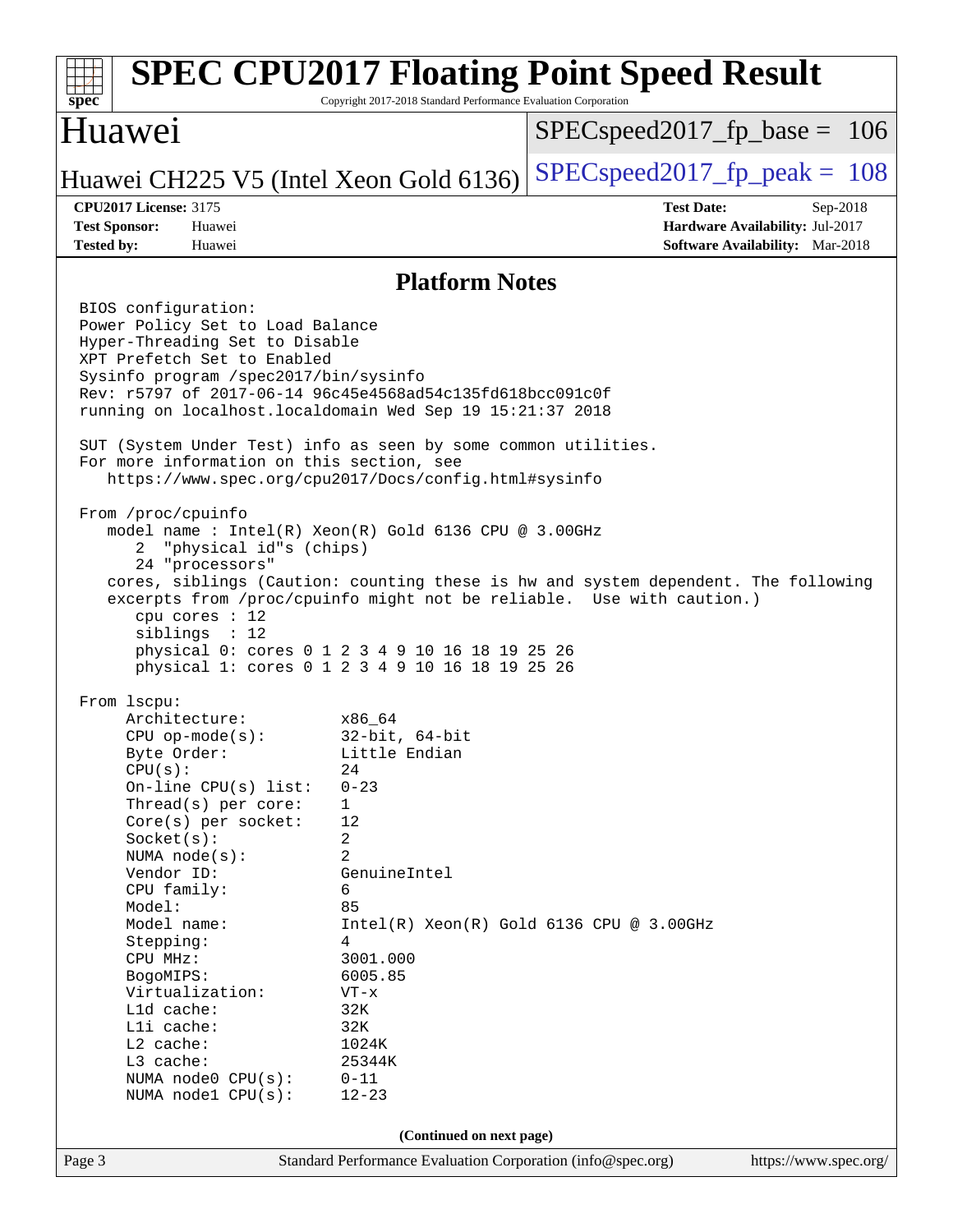#### Page 4 Standard Performance Evaluation Corporation [\(info@spec.org\)](mailto:info@spec.org) <https://www.spec.org/> **[spec](http://www.spec.org/) [SPEC CPU2017 Floating Point Speed Result](http://www.spec.org/auto/cpu2017/Docs/result-fields.html#SPECCPU2017FloatingPointSpeedResult)** Copyright 2017-2018 Standard Performance Evaluation Corporation Huawei Huawei CH225 V5 (Intel Xeon Gold 6136) SPECspeed 2017 fp peak =  $108$ SPECspeed2017 fp base =  $106$ **[CPU2017 License:](http://www.spec.org/auto/cpu2017/Docs/result-fields.html#CPU2017License)** 3175 **[Test Date:](http://www.spec.org/auto/cpu2017/Docs/result-fields.html#TestDate)** Sep-2018 **[Test Sponsor:](http://www.spec.org/auto/cpu2017/Docs/result-fields.html#TestSponsor)** Huawei **[Hardware Availability:](http://www.spec.org/auto/cpu2017/Docs/result-fields.html#HardwareAvailability)** Jul-2017 **[Tested by:](http://www.spec.org/auto/cpu2017/Docs/result-fields.html#Testedby)** Huawei **[Software Availability:](http://www.spec.org/auto/cpu2017/Docs/result-fields.html#SoftwareAvailability)** Mar-2018 **[Platform Notes \(Continued\)](http://www.spec.org/auto/cpu2017/Docs/result-fields.html#PlatformNotes)** /proc/cpuinfo cache data cache size : 25344 KB From numactl --hardware WARNING: a numactl 'node' might or might not correspond to a physical chip. available: 2 nodes (0-1) node 0 cpus: 0 1 2 3 4 5 6 7 8 9 10 11 node 0 size: 194737 MB node 0 free: 189583 MB node 1 cpus: 12 13 14 15 16 17 18 19 20 21 22 23 node 1 size: 196608 MB node 1 free: 191380 MB node distances: node 0 1 0: 10 21 1: 21 10 From /proc/meminfo MemTotal: 394169160 kB HugePages\_Total: 0 Hugepagesize: 2048 kB From /etc/\*release\* /etc/\*version\* os-release: NAME="Red Hat Enterprise Linux Server" VERSION="7.3 (Maipo)" ID="rhel" ID\_LIKE="fedora" VERSION\_ID="7.3" PRETTY\_NAME="Red Hat Enterprise Linux Server 7.3 (Maipo)" ANSI\_COLOR="0;31" CPE\_NAME="cpe:/o:redhat:enterprise\_linux:7.3:GA:server" redhat-release: Red Hat Enterprise Linux Server release 7.3 (Maipo) system-release: Red Hat Enterprise Linux Server release 7.3 (Maipo) system-release-cpe: cpe:/o:redhat:enterprise\_linux:7.3:ga:server uname -a: Linux localhost.localdomain 3.10.0-693.11.6.el7.x86\_64 #1 SMP Thu Dec 28 14:23:39 EST 2017 x86\_64 x86\_64 x86\_64 GNU/Linux run-level 3 Sep 19 10:23 SPEC is set to: /spec2017 Filesystem Type Size Used Avail Use% Mounted on /dev/sda4 xfs 400G 8.3G 392G 3% / **(Continued on next page)**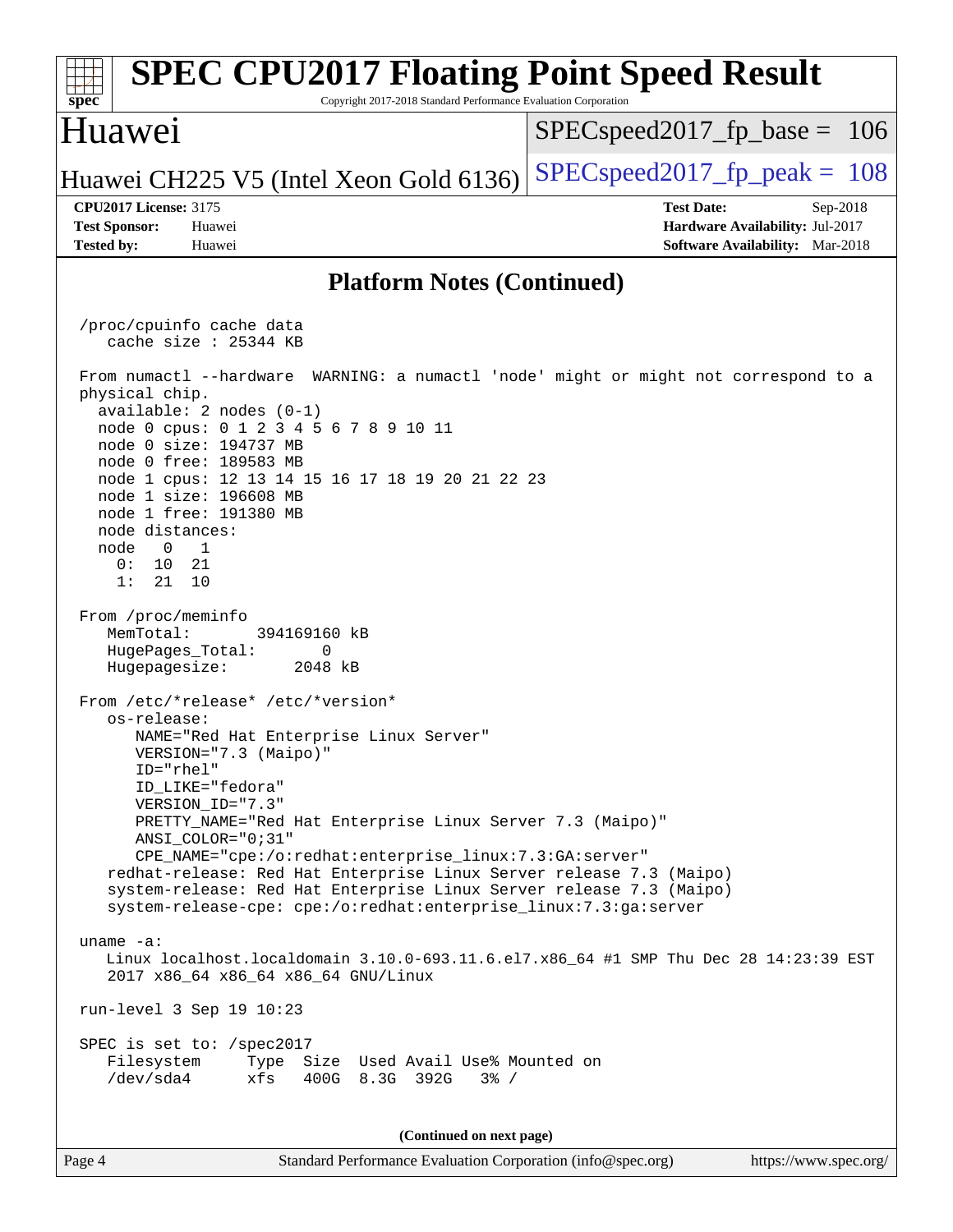# **[spec](http://www.spec.org/)**

# **[SPEC CPU2017 Floating Point Speed Result](http://www.spec.org/auto/cpu2017/Docs/result-fields.html#SPECCPU2017FloatingPointSpeedResult)**

Copyright 2017-2018 Standard Performance Evaluation Corporation

### Huawei

[SPECspeed2017\\_fp\\_base =](http://www.spec.org/auto/cpu2017/Docs/result-fields.html#SPECspeed2017fpbase) 106

### Huawei CH225 V5 (Intel Xeon Gold 6136) SPECspeed 2017 fp peak =  $108$

**[Tested by:](http://www.spec.org/auto/cpu2017/Docs/result-fields.html#Testedby)** Huawei **[Software Availability:](http://www.spec.org/auto/cpu2017/Docs/result-fields.html#SoftwareAvailability)** Mar-2018

**[CPU2017 License:](http://www.spec.org/auto/cpu2017/Docs/result-fields.html#CPU2017License)** 3175 **[Test Date:](http://www.spec.org/auto/cpu2017/Docs/result-fields.html#TestDate)** Sep-2018 **[Test Sponsor:](http://www.spec.org/auto/cpu2017/Docs/result-fields.html#TestSponsor)** Huawei **[Hardware Availability:](http://www.spec.org/auto/cpu2017/Docs/result-fields.html#HardwareAvailability)** Jul-2017

#### **[Platform Notes \(Continued\)](http://www.spec.org/auto/cpu2017/Docs/result-fields.html#PlatformNotes)**

 Additional information from dmidecode follows. WARNING: Use caution when you interpret this section. The 'dmidecode' program reads system data which is "intended to allow hardware to be accurately determined", but the intent may not be met, as there are frequent changes to hardware, firmware, and the "DMTF SMBIOS" standard. BIOS INSYDE Corp. 0.80 06/27/2018 Memory: 24x Samsung M393A2K43BB1-CTD 16 GB 2 rank 2666

(End of data from sysinfo program)

#### **[Compiler Version Notes](http://www.spec.org/auto/cpu2017/Docs/result-fields.html#CompilerVersionNotes)**

| Page 5<br>Standard Performance Evaluation Corporation (info@spec.org)<br>https://www.spec.org/ |                                                                                                                            |                          |                                                                    |  |
|------------------------------------------------------------------------------------------------|----------------------------------------------------------------------------------------------------------------------------|--------------------------|--------------------------------------------------------------------|--|
|                                                                                                |                                                                                                                            | (Continued on next page) |                                                                    |  |
| FC                                                                                             | 603.bwaves_s(peak) 649.fotonik3d_s(peak)                                                                                   |                          |                                                                    |  |
|                                                                                                | ifort (IFORT) 18.0.2 20180210<br>Copyright (C) 1985-2018 Intel Corporation. All rights reserved.                           |                          |                                                                    |  |
| FC 603.bwaves_s(base) 649.fotonik3d_s(base) 654.roms_s(base, peak)                             |                                                                                                                            |                          |                                                                    |  |
|                                                                                                | Copyright (C) 1985-2018 Intel Corporation. All rights reserved.                                                            |                          |                                                                    |  |
|                                                                                                | Copyright (C) 1985-2018 Intel Corporation. All rights reserved.<br>ifort (IFORT) 18.0.2 20180210                           |                          |                                                                    |  |
|                                                                                                | icpc (ICC) 18.0.2 20180210<br>Copyright (C) 1985-2018 Intel Corporation. All rights reserved.<br>icc (ICC) 18.0.2 20180210 |                          |                                                                    |  |
|                                                                                                | FC 607.cactuBSSN_s(base, peak)                                                                                             |                          |                                                                    |  |
|                                                                                                |                                                                                                                            |                          |                                                                    |  |
|                                                                                                | icc (ICC) 18.0.2 20180210<br>Copyright (C) 1985-2018 Intel Corporation. All rights reserved.                               |                          |                                                                    |  |
|                                                                                                | $CC$ 619.1bm_s(peak)                                                                                                       |                          |                                                                    |  |
|                                                                                                | Copyright (C) 1985-2018 Intel Corporation. All rights reserved.                                                            |                          |                                                                    |  |
|                                                                                                | _______________________________<br>icc (ICC) 18.0.2 20180210                                                               |                          |                                                                    |  |
|                                                                                                |                                                                                                                            |                          | CC 619.1bm_s(base) 638.imagick_s(base, peak) 644.nab_s(base, peak) |  |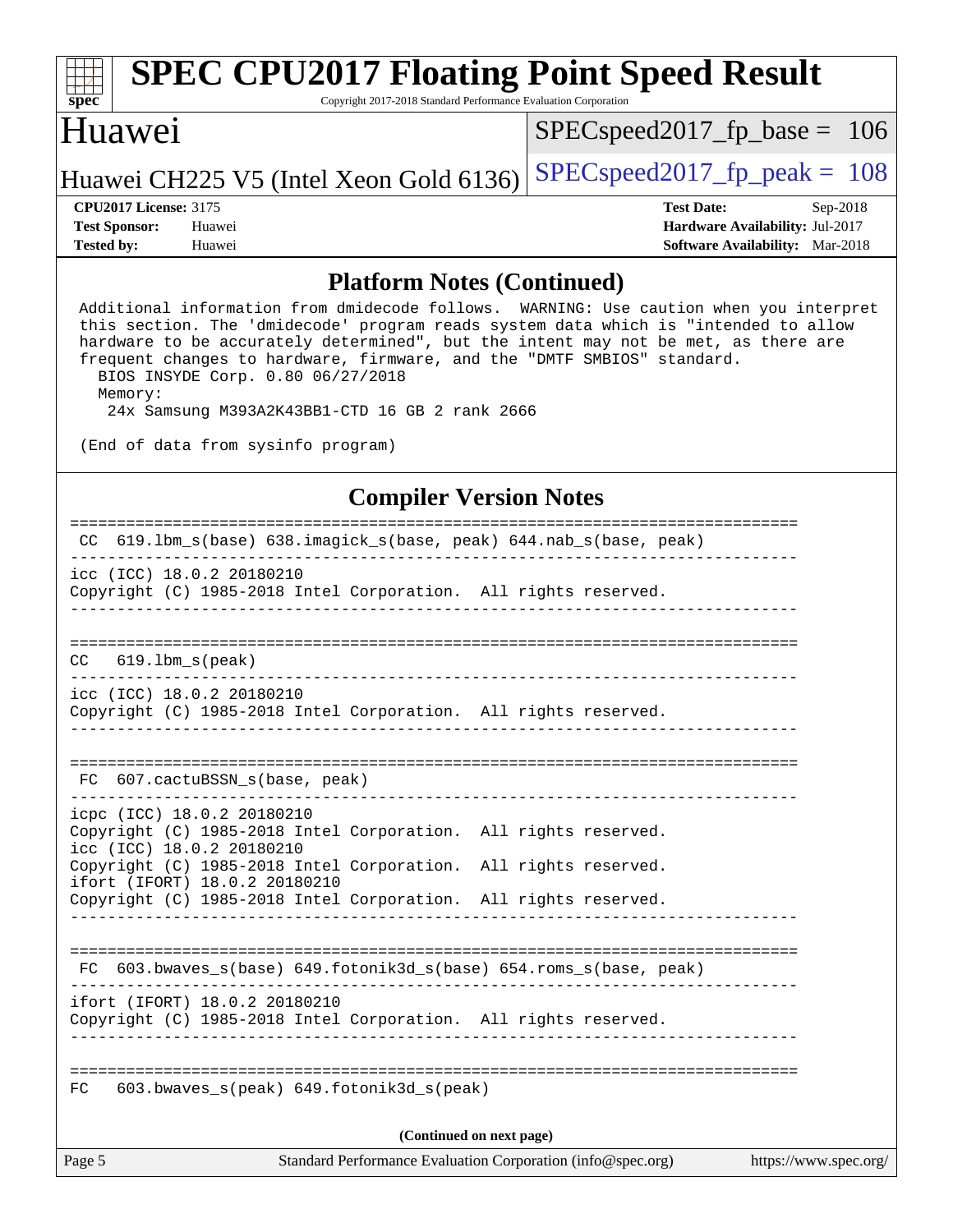| <b>SPEC CPU2017 Floating Point Speed Result</b>                                                                               |                                        |  |  |  |  |  |
|-------------------------------------------------------------------------------------------------------------------------------|----------------------------------------|--|--|--|--|--|
| Copyright 2017-2018 Standard Performance Evaluation Corporation<br>$s\overline{p}\overline{e}\overline{c}$                    |                                        |  |  |  |  |  |
| <b>Huawei</b>                                                                                                                 | $SPEC speed2017_fp\_base = 106$        |  |  |  |  |  |
| Huawei CH225 V5 (Intel Xeon Gold 6136)                                                                                        | $SPEC speed2017_fp\_peak = 108$        |  |  |  |  |  |
| <b>CPU2017 License: 3175</b>                                                                                                  | <b>Test Date:</b><br>$Sep-2018$        |  |  |  |  |  |
| <b>Test Sponsor:</b><br>Huawei                                                                                                | Hardware Availability: Jul-2017        |  |  |  |  |  |
| <b>Tested by:</b><br>Huawei                                                                                                   | <b>Software Availability:</b> Mar-2018 |  |  |  |  |  |
| <b>Compiler Version Notes (Continued)</b>                                                                                     |                                        |  |  |  |  |  |
| ifort (IFORT) 18.0.2 20180210<br>Copyright (C) 1985-2018 Intel Corporation. All rights reserved.                              |                                        |  |  |  |  |  |
| 621.wrf_s(base) 627.cam4_s(base, peak) 628.pop2_s(base)<br>CC.                                                                |                                        |  |  |  |  |  |
| ifort (IFORT) 18.0.2 20180210<br>Copyright (C) 1985-2018 Intel Corporation. All rights reserved.<br>icc (ICC) 18.0.2 20180210 |                                        |  |  |  |  |  |
| Copyright (C) 1985-2018 Intel Corporation. All rights reserved.                                                               |                                        |  |  |  |  |  |
| $621.wrf_s(peak) 628.pop2_s(peak)$<br>CC                                                                                      |                                        |  |  |  |  |  |

ifort (IFORT) 18.0.2 20180210 Copyright (C) 1985-2018 Intel Corporation. All rights reserved. icc (ICC) 18.0.2 20180210 Copyright (C) 1985-2018 Intel Corporation. All rights reserved. ------------------------------------------------------------------------------

## **[Base Compiler Invocation](http://www.spec.org/auto/cpu2017/Docs/result-fields.html#BaseCompilerInvocation)**

[C benchmarks](http://www.spec.org/auto/cpu2017/Docs/result-fields.html#Cbenchmarks): [icc -m64 -std=c11](http://www.spec.org/cpu2017/results/res2018q4/cpu2017-20180920-08931.flags.html#user_CCbase_intel_icc_64bit_c11_33ee0cdaae7deeeab2a9725423ba97205ce30f63b9926c2519791662299b76a0318f32ddfffdc46587804de3178b4f9328c46fa7c2b0cd779d7a61945c91cd35)

[Fortran benchmarks](http://www.spec.org/auto/cpu2017/Docs/result-fields.html#Fortranbenchmarks): [ifort -m64](http://www.spec.org/cpu2017/results/res2018q4/cpu2017-20180920-08931.flags.html#user_FCbase_intel_ifort_64bit_24f2bb282fbaeffd6157abe4f878425411749daecae9a33200eee2bee2fe76f3b89351d69a8130dd5949958ce389cf37ff59a95e7a40d588e8d3a57e0c3fd751)

[Benchmarks using both Fortran and C](http://www.spec.org/auto/cpu2017/Docs/result-fields.html#BenchmarksusingbothFortranandC): [ifort -m64](http://www.spec.org/cpu2017/results/res2018q4/cpu2017-20180920-08931.flags.html#user_CC_FCbase_intel_ifort_64bit_24f2bb282fbaeffd6157abe4f878425411749daecae9a33200eee2bee2fe76f3b89351d69a8130dd5949958ce389cf37ff59a95e7a40d588e8d3a57e0c3fd751) [icc -m64 -std=c11](http://www.spec.org/cpu2017/results/res2018q4/cpu2017-20180920-08931.flags.html#user_CC_FCbase_intel_icc_64bit_c11_33ee0cdaae7deeeab2a9725423ba97205ce30f63b9926c2519791662299b76a0318f32ddfffdc46587804de3178b4f9328c46fa7c2b0cd779d7a61945c91cd35)

[Benchmarks using Fortran, C, and C++:](http://www.spec.org/auto/cpu2017/Docs/result-fields.html#BenchmarksusingFortranCandCXX) [icpc -m64](http://www.spec.org/cpu2017/results/res2018q4/cpu2017-20180920-08931.flags.html#user_CC_CXX_FCbase_intel_icpc_64bit_4ecb2543ae3f1412ef961e0650ca070fec7b7afdcd6ed48761b84423119d1bf6bdf5cad15b44d48e7256388bc77273b966e5eb805aefd121eb22e9299b2ec9d9) [icc -m64 -std=c11](http://www.spec.org/cpu2017/results/res2018q4/cpu2017-20180920-08931.flags.html#user_CC_CXX_FCbase_intel_icc_64bit_c11_33ee0cdaae7deeeab2a9725423ba97205ce30f63b9926c2519791662299b76a0318f32ddfffdc46587804de3178b4f9328c46fa7c2b0cd779d7a61945c91cd35) [ifort -m64](http://www.spec.org/cpu2017/results/res2018q4/cpu2017-20180920-08931.flags.html#user_CC_CXX_FCbase_intel_ifort_64bit_24f2bb282fbaeffd6157abe4f878425411749daecae9a33200eee2bee2fe76f3b89351d69a8130dd5949958ce389cf37ff59a95e7a40d588e8d3a57e0c3fd751)

### **[Base Portability Flags](http://www.spec.org/auto/cpu2017/Docs/result-fields.html#BasePortabilityFlags)**

 603.bwaves\_s: [-DSPEC\\_LP64](http://www.spec.org/cpu2017/results/res2018q4/cpu2017-20180920-08931.flags.html#suite_basePORTABILITY603_bwaves_s_DSPEC_LP64) 607.cactuBSSN\_s: [-DSPEC\\_LP64](http://www.spec.org/cpu2017/results/res2018q4/cpu2017-20180920-08931.flags.html#suite_basePORTABILITY607_cactuBSSN_s_DSPEC_LP64) 619.lbm\_s: [-DSPEC\\_LP64](http://www.spec.org/cpu2017/results/res2018q4/cpu2017-20180920-08931.flags.html#suite_basePORTABILITY619_lbm_s_DSPEC_LP64) 621.wrf\_s: [-DSPEC\\_LP64](http://www.spec.org/cpu2017/results/res2018q4/cpu2017-20180920-08931.flags.html#suite_basePORTABILITY621_wrf_s_DSPEC_LP64) [-DSPEC\\_CASE\\_FLAG](http://www.spec.org/cpu2017/results/res2018q4/cpu2017-20180920-08931.flags.html#b621.wrf_s_baseCPORTABILITY_DSPEC_CASE_FLAG) [-convert big\\_endian](http://www.spec.org/cpu2017/results/res2018q4/cpu2017-20180920-08931.flags.html#user_baseFPORTABILITY621_wrf_s_convert_big_endian_c3194028bc08c63ac5d04de18c48ce6d347e4e562e8892b8bdbdc0214820426deb8554edfa529a3fb25a586e65a3d812c835984020483e7e73212c4d31a38223)

**(Continued on next page)**

Page 6 Standard Performance Evaluation Corporation [\(info@spec.org\)](mailto:info@spec.org) <https://www.spec.org/>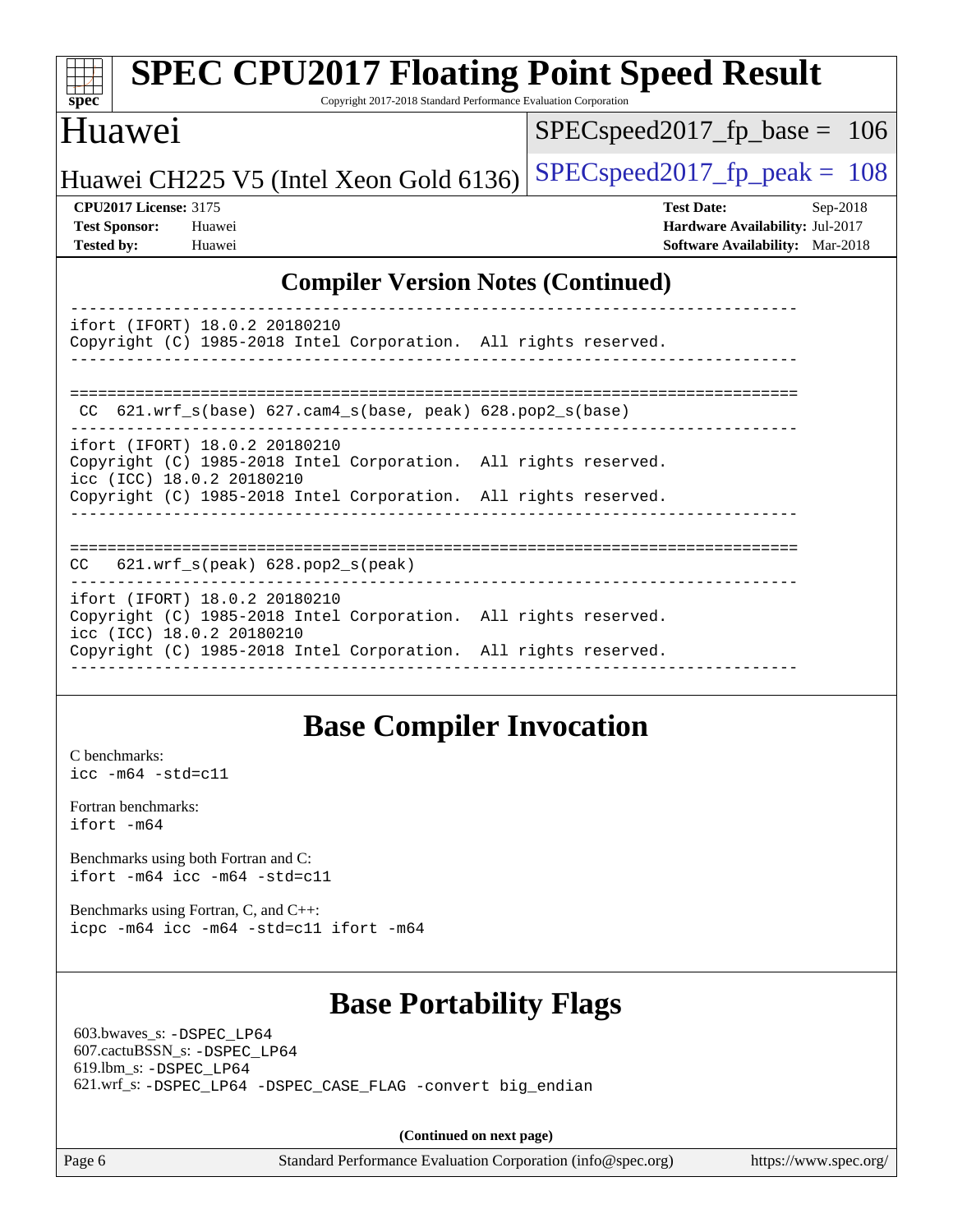

# **[SPEC CPU2017 Floating Point Speed Result](http://www.spec.org/auto/cpu2017/Docs/result-fields.html#SPECCPU2017FloatingPointSpeedResult)**

Copyright 2017-2018 Standard Performance Evaluation Corporation

### Huawei

SPECspeed2017 fp base =  $106$ 

Huawei CH225 V5 (Intel Xeon Gold 6136) SPECspeed 2017 fp peak =  $108$ 

**[CPU2017 License:](http://www.spec.org/auto/cpu2017/Docs/result-fields.html#CPU2017License)** 3175 **[Test Date:](http://www.spec.org/auto/cpu2017/Docs/result-fields.html#TestDate)** Sep-2018 **[Test Sponsor:](http://www.spec.org/auto/cpu2017/Docs/result-fields.html#TestSponsor)** Huawei **[Hardware Availability:](http://www.spec.org/auto/cpu2017/Docs/result-fields.html#HardwareAvailability)** Jul-2017 **[Tested by:](http://www.spec.org/auto/cpu2017/Docs/result-fields.html#Testedby)** Huawei **[Software Availability:](http://www.spec.org/auto/cpu2017/Docs/result-fields.html#SoftwareAvailability)** Mar-2018

## **[Base Portability Flags \(Continued\)](http://www.spec.org/auto/cpu2017/Docs/result-fields.html#BasePortabilityFlags)**

 627.cam4\_s: [-DSPEC\\_LP64](http://www.spec.org/cpu2017/results/res2018q4/cpu2017-20180920-08931.flags.html#suite_basePORTABILITY627_cam4_s_DSPEC_LP64) [-DSPEC\\_CASE\\_FLAG](http://www.spec.org/cpu2017/results/res2018q4/cpu2017-20180920-08931.flags.html#b627.cam4_s_baseCPORTABILITY_DSPEC_CASE_FLAG) 628.pop2\_s: [-DSPEC\\_LP64](http://www.spec.org/cpu2017/results/res2018q4/cpu2017-20180920-08931.flags.html#suite_basePORTABILITY628_pop2_s_DSPEC_LP64) [-DSPEC\\_CASE\\_FLAG](http://www.spec.org/cpu2017/results/res2018q4/cpu2017-20180920-08931.flags.html#b628.pop2_s_baseCPORTABILITY_DSPEC_CASE_FLAG) [-convert big\\_endian](http://www.spec.org/cpu2017/results/res2018q4/cpu2017-20180920-08931.flags.html#user_baseFPORTABILITY628_pop2_s_convert_big_endian_c3194028bc08c63ac5d04de18c48ce6d347e4e562e8892b8bdbdc0214820426deb8554edfa529a3fb25a586e65a3d812c835984020483e7e73212c4d31a38223) [-assume byterecl](http://www.spec.org/cpu2017/results/res2018q4/cpu2017-20180920-08931.flags.html#user_baseFPORTABILITY628_pop2_s_assume_byterecl_7e47d18b9513cf18525430bbf0f2177aa9bf368bc7a059c09b2c06a34b53bd3447c950d3f8d6c70e3faf3a05c8557d66a5798b567902e8849adc142926523472) 638.imagick\_s: [-DSPEC\\_LP64](http://www.spec.org/cpu2017/results/res2018q4/cpu2017-20180920-08931.flags.html#suite_basePORTABILITY638_imagick_s_DSPEC_LP64) 644.nab\_s: [-DSPEC\\_LP64](http://www.spec.org/cpu2017/results/res2018q4/cpu2017-20180920-08931.flags.html#suite_basePORTABILITY644_nab_s_DSPEC_LP64) 649.fotonik3d\_s: [-DSPEC\\_LP64](http://www.spec.org/cpu2017/results/res2018q4/cpu2017-20180920-08931.flags.html#suite_basePORTABILITY649_fotonik3d_s_DSPEC_LP64) 654.roms\_s: [-DSPEC\\_LP64](http://www.spec.org/cpu2017/results/res2018q4/cpu2017-20180920-08931.flags.html#suite_basePORTABILITY654_roms_s_DSPEC_LP64)

## **[Base Optimization Flags](http://www.spec.org/auto/cpu2017/Docs/result-fields.html#BaseOptimizationFlags)**

#### [C benchmarks](http://www.spec.org/auto/cpu2017/Docs/result-fields.html#Cbenchmarks):

[-Wl,-z,muldefs](http://www.spec.org/cpu2017/results/res2018q4/cpu2017-20180920-08931.flags.html#user_CCbase_link_force_multiple1_b4cbdb97b34bdee9ceefcfe54f4c8ea74255f0b02a4b23e853cdb0e18eb4525ac79b5a88067c842dd0ee6996c24547a27a4b99331201badda8798ef8a743f577) [-xCORE-AVX2](http://www.spec.org/cpu2017/results/res2018q4/cpu2017-20180920-08931.flags.html#user_CCbase_f-xCORE-AVX2) [-ipo](http://www.spec.org/cpu2017/results/res2018q4/cpu2017-20180920-08931.flags.html#user_CCbase_f-ipo) [-O3](http://www.spec.org/cpu2017/results/res2018q4/cpu2017-20180920-08931.flags.html#user_CCbase_f-O3) [-no-prec-div](http://www.spec.org/cpu2017/results/res2018q4/cpu2017-20180920-08931.flags.html#user_CCbase_f-no-prec-div) [-qopt-prefetch](http://www.spec.org/cpu2017/results/res2018q4/cpu2017-20180920-08931.flags.html#user_CCbase_f-qopt-prefetch) [-ffinite-math-only](http://www.spec.org/cpu2017/results/res2018q4/cpu2017-20180920-08931.flags.html#user_CCbase_f_finite_math_only_cb91587bd2077682c4b38af759c288ed7c732db004271a9512da14a4f8007909a5f1427ecbf1a0fb78ff2a814402c6114ac565ca162485bbcae155b5e4258871) [-qopt-mem-layout-trans=3](http://www.spec.org/cpu2017/results/res2018q4/cpu2017-20180920-08931.flags.html#user_CCbase_f-qopt-mem-layout-trans_de80db37974c74b1f0e20d883f0b675c88c3b01e9d123adea9b28688d64333345fb62bc4a798493513fdb68f60282f9a726aa07f478b2f7113531aecce732043) [-qopenmp](http://www.spec.org/cpu2017/results/res2018q4/cpu2017-20180920-08931.flags.html#user_CCbase_qopenmp_16be0c44f24f464004c6784a7acb94aca937f053568ce72f94b139a11c7c168634a55f6653758ddd83bcf7b8463e8028bb0b48b77bcddc6b78d5d95bb1df2967) [-DSPEC\\_OPENMP](http://www.spec.org/cpu2017/results/res2018q4/cpu2017-20180920-08931.flags.html#suite_CCbase_DSPEC_OPENMP) [-L/usr/local/je5.0.1-64/lib](http://www.spec.org/cpu2017/results/res2018q4/cpu2017-20180920-08931.flags.html#user_CCbase_jemalloc_link_path64_4b10a636b7bce113509b17f3bd0d6226c5fb2346b9178c2d0232c14f04ab830f976640479e5c33dc2bcbbdad86ecfb6634cbbd4418746f06f368b512fced5394) [-ljemalloc](http://www.spec.org/cpu2017/results/res2018q4/cpu2017-20180920-08931.flags.html#user_CCbase_jemalloc_link_lib_d1249b907c500fa1c0672f44f562e3d0f79738ae9e3c4a9c376d49f265a04b9c99b167ecedbf6711b3085be911c67ff61f150a17b3472be731631ba4d0471706)

#### [Fortran benchmarks](http://www.spec.org/auto/cpu2017/Docs/result-fields.html#Fortranbenchmarks):

[-Wl,-z,muldefs](http://www.spec.org/cpu2017/results/res2018q4/cpu2017-20180920-08931.flags.html#user_FCbase_link_force_multiple1_b4cbdb97b34bdee9ceefcfe54f4c8ea74255f0b02a4b23e853cdb0e18eb4525ac79b5a88067c842dd0ee6996c24547a27a4b99331201badda8798ef8a743f577) [-DSPEC\\_OPENMP](http://www.spec.org/cpu2017/results/res2018q4/cpu2017-20180920-08931.flags.html#suite_FCbase_DSPEC_OPENMP) [-xCORE-AVX2](http://www.spec.org/cpu2017/results/res2018q4/cpu2017-20180920-08931.flags.html#user_FCbase_f-xCORE-AVX2) [-ipo](http://www.spec.org/cpu2017/results/res2018q4/cpu2017-20180920-08931.flags.html#user_FCbase_f-ipo) [-O3](http://www.spec.org/cpu2017/results/res2018q4/cpu2017-20180920-08931.flags.html#user_FCbase_f-O3) [-no-prec-div](http://www.spec.org/cpu2017/results/res2018q4/cpu2017-20180920-08931.flags.html#user_FCbase_f-no-prec-div) [-qopt-prefetch](http://www.spec.org/cpu2017/results/res2018q4/cpu2017-20180920-08931.flags.html#user_FCbase_f-qopt-prefetch) [-ffinite-math-only](http://www.spec.org/cpu2017/results/res2018q4/cpu2017-20180920-08931.flags.html#user_FCbase_f_finite_math_only_cb91587bd2077682c4b38af759c288ed7c732db004271a9512da14a4f8007909a5f1427ecbf1a0fb78ff2a814402c6114ac565ca162485bbcae155b5e4258871) [-qopt-mem-layout-trans=3](http://www.spec.org/cpu2017/results/res2018q4/cpu2017-20180920-08931.flags.html#user_FCbase_f-qopt-mem-layout-trans_de80db37974c74b1f0e20d883f0b675c88c3b01e9d123adea9b28688d64333345fb62bc4a798493513fdb68f60282f9a726aa07f478b2f7113531aecce732043) [-qopenmp](http://www.spec.org/cpu2017/results/res2018q4/cpu2017-20180920-08931.flags.html#user_FCbase_qopenmp_16be0c44f24f464004c6784a7acb94aca937f053568ce72f94b139a11c7c168634a55f6653758ddd83bcf7b8463e8028bb0b48b77bcddc6b78d5d95bb1df2967) [-nostandard-realloc-lhs](http://www.spec.org/cpu2017/results/res2018q4/cpu2017-20180920-08931.flags.html#user_FCbase_f_2003_std_realloc_82b4557e90729c0f113870c07e44d33d6f5a304b4f63d4c15d2d0f1fab99f5daaed73bdb9275d9ae411527f28b936061aa8b9c8f2d63842963b95c9dd6426b8a) [-L/usr/local/je5.0.1-64/lib](http://www.spec.org/cpu2017/results/res2018q4/cpu2017-20180920-08931.flags.html#user_FCbase_jemalloc_link_path64_4b10a636b7bce113509b17f3bd0d6226c5fb2346b9178c2d0232c14f04ab830f976640479e5c33dc2bcbbdad86ecfb6634cbbd4418746f06f368b512fced5394) [-ljemalloc](http://www.spec.org/cpu2017/results/res2018q4/cpu2017-20180920-08931.flags.html#user_FCbase_jemalloc_link_lib_d1249b907c500fa1c0672f44f562e3d0f79738ae9e3c4a9c376d49f265a04b9c99b167ecedbf6711b3085be911c67ff61f150a17b3472be731631ba4d0471706)

#### [Benchmarks using both Fortran and C](http://www.spec.org/auto/cpu2017/Docs/result-fields.html#BenchmarksusingbothFortranandC):

[-Wl,-z,muldefs](http://www.spec.org/cpu2017/results/res2018q4/cpu2017-20180920-08931.flags.html#user_CC_FCbase_link_force_multiple1_b4cbdb97b34bdee9ceefcfe54f4c8ea74255f0b02a4b23e853cdb0e18eb4525ac79b5a88067c842dd0ee6996c24547a27a4b99331201badda8798ef8a743f577) [-xCORE-AVX2](http://www.spec.org/cpu2017/results/res2018q4/cpu2017-20180920-08931.flags.html#user_CC_FCbase_f-xCORE-AVX2) [-ipo](http://www.spec.org/cpu2017/results/res2018q4/cpu2017-20180920-08931.flags.html#user_CC_FCbase_f-ipo) [-O3](http://www.spec.org/cpu2017/results/res2018q4/cpu2017-20180920-08931.flags.html#user_CC_FCbase_f-O3) [-no-prec-div](http://www.spec.org/cpu2017/results/res2018q4/cpu2017-20180920-08931.flags.html#user_CC_FCbase_f-no-prec-div) [-qopt-prefetch](http://www.spec.org/cpu2017/results/res2018q4/cpu2017-20180920-08931.flags.html#user_CC_FCbase_f-qopt-prefetch) [-ffinite-math-only](http://www.spec.org/cpu2017/results/res2018q4/cpu2017-20180920-08931.flags.html#user_CC_FCbase_f_finite_math_only_cb91587bd2077682c4b38af759c288ed7c732db004271a9512da14a4f8007909a5f1427ecbf1a0fb78ff2a814402c6114ac565ca162485bbcae155b5e4258871) [-qopt-mem-layout-trans=3](http://www.spec.org/cpu2017/results/res2018q4/cpu2017-20180920-08931.flags.html#user_CC_FCbase_f-qopt-mem-layout-trans_de80db37974c74b1f0e20d883f0b675c88c3b01e9d123adea9b28688d64333345fb62bc4a798493513fdb68f60282f9a726aa07f478b2f7113531aecce732043) [-qopenmp](http://www.spec.org/cpu2017/results/res2018q4/cpu2017-20180920-08931.flags.html#user_CC_FCbase_qopenmp_16be0c44f24f464004c6784a7acb94aca937f053568ce72f94b139a11c7c168634a55f6653758ddd83bcf7b8463e8028bb0b48b77bcddc6b78d5d95bb1df2967) [-DSPEC\\_OPENMP](http://www.spec.org/cpu2017/results/res2018q4/cpu2017-20180920-08931.flags.html#suite_CC_FCbase_DSPEC_OPENMP) [-nostandard-realloc-lhs](http://www.spec.org/cpu2017/results/res2018q4/cpu2017-20180920-08931.flags.html#user_CC_FCbase_f_2003_std_realloc_82b4557e90729c0f113870c07e44d33d6f5a304b4f63d4c15d2d0f1fab99f5daaed73bdb9275d9ae411527f28b936061aa8b9c8f2d63842963b95c9dd6426b8a) [-L/usr/local/je5.0.1-64/lib](http://www.spec.org/cpu2017/results/res2018q4/cpu2017-20180920-08931.flags.html#user_CC_FCbase_jemalloc_link_path64_4b10a636b7bce113509b17f3bd0d6226c5fb2346b9178c2d0232c14f04ab830f976640479e5c33dc2bcbbdad86ecfb6634cbbd4418746f06f368b512fced5394) [-ljemalloc](http://www.spec.org/cpu2017/results/res2018q4/cpu2017-20180920-08931.flags.html#user_CC_FCbase_jemalloc_link_lib_d1249b907c500fa1c0672f44f562e3d0f79738ae9e3c4a9c376d49f265a04b9c99b167ecedbf6711b3085be911c67ff61f150a17b3472be731631ba4d0471706)

#### [Benchmarks using Fortran, C, and C++:](http://www.spec.org/auto/cpu2017/Docs/result-fields.html#BenchmarksusingFortranCandCXX)

[-Wl,-z,muldefs](http://www.spec.org/cpu2017/results/res2018q4/cpu2017-20180920-08931.flags.html#user_CC_CXX_FCbase_link_force_multiple1_b4cbdb97b34bdee9ceefcfe54f4c8ea74255f0b02a4b23e853cdb0e18eb4525ac79b5a88067c842dd0ee6996c24547a27a4b99331201badda8798ef8a743f577) [-xCORE-AVX2](http://www.spec.org/cpu2017/results/res2018q4/cpu2017-20180920-08931.flags.html#user_CC_CXX_FCbase_f-xCORE-AVX2) [-ipo](http://www.spec.org/cpu2017/results/res2018q4/cpu2017-20180920-08931.flags.html#user_CC_CXX_FCbase_f-ipo) [-O3](http://www.spec.org/cpu2017/results/res2018q4/cpu2017-20180920-08931.flags.html#user_CC_CXX_FCbase_f-O3) [-no-prec-div](http://www.spec.org/cpu2017/results/res2018q4/cpu2017-20180920-08931.flags.html#user_CC_CXX_FCbase_f-no-prec-div) [-qopt-prefetch](http://www.spec.org/cpu2017/results/res2018q4/cpu2017-20180920-08931.flags.html#user_CC_CXX_FCbase_f-qopt-prefetch) [-ffinite-math-only](http://www.spec.org/cpu2017/results/res2018q4/cpu2017-20180920-08931.flags.html#user_CC_CXX_FCbase_f_finite_math_only_cb91587bd2077682c4b38af759c288ed7c732db004271a9512da14a4f8007909a5f1427ecbf1a0fb78ff2a814402c6114ac565ca162485bbcae155b5e4258871) [-qopt-mem-layout-trans=3](http://www.spec.org/cpu2017/results/res2018q4/cpu2017-20180920-08931.flags.html#user_CC_CXX_FCbase_f-qopt-mem-layout-trans_de80db37974c74b1f0e20d883f0b675c88c3b01e9d123adea9b28688d64333345fb62bc4a798493513fdb68f60282f9a726aa07f478b2f7113531aecce732043) [-qopenmp](http://www.spec.org/cpu2017/results/res2018q4/cpu2017-20180920-08931.flags.html#user_CC_CXX_FCbase_qopenmp_16be0c44f24f464004c6784a7acb94aca937f053568ce72f94b139a11c7c168634a55f6653758ddd83bcf7b8463e8028bb0b48b77bcddc6b78d5d95bb1df2967) [-DSPEC\\_OPENMP](http://www.spec.org/cpu2017/results/res2018q4/cpu2017-20180920-08931.flags.html#suite_CC_CXX_FCbase_DSPEC_OPENMP) [-nostandard-realloc-lhs](http://www.spec.org/cpu2017/results/res2018q4/cpu2017-20180920-08931.flags.html#user_CC_CXX_FCbase_f_2003_std_realloc_82b4557e90729c0f113870c07e44d33d6f5a304b4f63d4c15d2d0f1fab99f5daaed73bdb9275d9ae411527f28b936061aa8b9c8f2d63842963b95c9dd6426b8a) [-L/usr/local/je5.0.1-64/lib](http://www.spec.org/cpu2017/results/res2018q4/cpu2017-20180920-08931.flags.html#user_CC_CXX_FCbase_jemalloc_link_path64_4b10a636b7bce113509b17f3bd0d6226c5fb2346b9178c2d0232c14f04ab830f976640479e5c33dc2bcbbdad86ecfb6634cbbd4418746f06f368b512fced5394) [-ljemalloc](http://www.spec.org/cpu2017/results/res2018q4/cpu2017-20180920-08931.flags.html#user_CC_CXX_FCbase_jemalloc_link_lib_d1249b907c500fa1c0672f44f562e3d0f79738ae9e3c4a9c376d49f265a04b9c99b167ecedbf6711b3085be911c67ff61f150a17b3472be731631ba4d0471706)

### **[Peak Compiler Invocation](http://www.spec.org/auto/cpu2017/Docs/result-fields.html#PeakCompilerInvocation)**

[C benchmarks](http://www.spec.org/auto/cpu2017/Docs/result-fields.html#Cbenchmarks): [icc -m64 -std=c11](http://www.spec.org/cpu2017/results/res2018q4/cpu2017-20180920-08931.flags.html#user_CCpeak_intel_icc_64bit_c11_33ee0cdaae7deeeab2a9725423ba97205ce30f63b9926c2519791662299b76a0318f32ddfffdc46587804de3178b4f9328c46fa7c2b0cd779d7a61945c91cd35)

[Fortran benchmarks](http://www.spec.org/auto/cpu2017/Docs/result-fields.html#Fortranbenchmarks): [ifort -m64](http://www.spec.org/cpu2017/results/res2018q4/cpu2017-20180920-08931.flags.html#user_FCpeak_intel_ifort_64bit_24f2bb282fbaeffd6157abe4f878425411749daecae9a33200eee2bee2fe76f3b89351d69a8130dd5949958ce389cf37ff59a95e7a40d588e8d3a57e0c3fd751)

[Benchmarks using both Fortran and C](http://www.spec.org/auto/cpu2017/Docs/result-fields.html#BenchmarksusingbothFortranandC): [ifort -m64](http://www.spec.org/cpu2017/results/res2018q4/cpu2017-20180920-08931.flags.html#user_CC_FCpeak_intel_ifort_64bit_24f2bb282fbaeffd6157abe4f878425411749daecae9a33200eee2bee2fe76f3b89351d69a8130dd5949958ce389cf37ff59a95e7a40d588e8d3a57e0c3fd751) [icc -m64 -std=c11](http://www.spec.org/cpu2017/results/res2018q4/cpu2017-20180920-08931.flags.html#user_CC_FCpeak_intel_icc_64bit_c11_33ee0cdaae7deeeab2a9725423ba97205ce30f63b9926c2519791662299b76a0318f32ddfffdc46587804de3178b4f9328c46fa7c2b0cd779d7a61945c91cd35)

**(Continued on next page)**

Page 7 Standard Performance Evaluation Corporation [\(info@spec.org\)](mailto:info@spec.org) <https://www.spec.org/>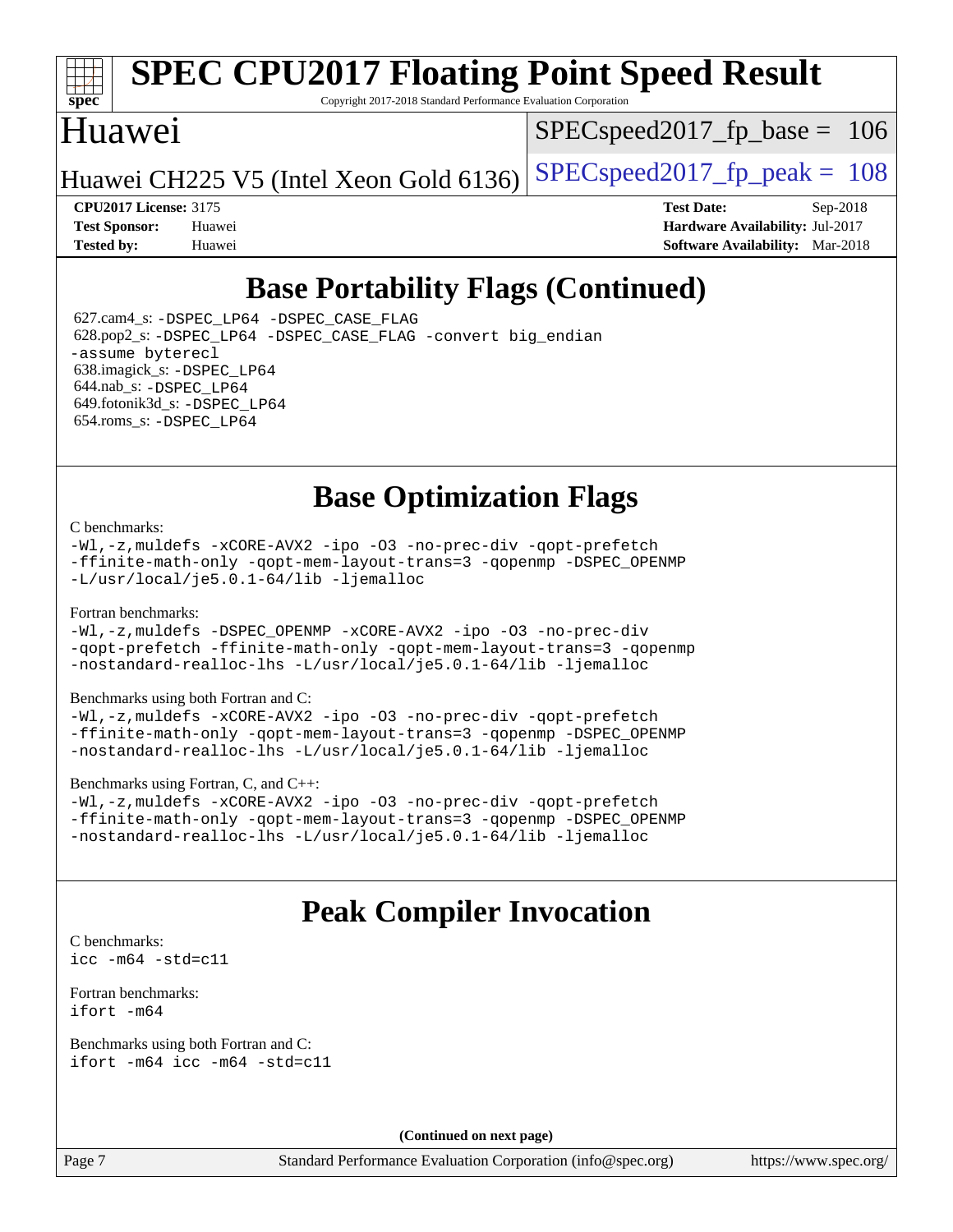# **[spec](http://www.spec.org/)**

# **[SPEC CPU2017 Floating Point Speed Result](http://www.spec.org/auto/cpu2017/Docs/result-fields.html#SPECCPU2017FloatingPointSpeedResult)**

Copyright 2017-2018 Standard Performance Evaluation Corporation

### Huawei

SPECspeed2017 fp base  $= 106$ 

Huawei CH225 V5 (Intel Xeon Gold 6136) SPECspeed 2017 fp peak =  $108$ 

**[CPU2017 License:](http://www.spec.org/auto/cpu2017/Docs/result-fields.html#CPU2017License)** 3175 **[Test Date:](http://www.spec.org/auto/cpu2017/Docs/result-fields.html#TestDate)** Sep-2018 **[Test Sponsor:](http://www.spec.org/auto/cpu2017/Docs/result-fields.html#TestSponsor)** Huawei **[Hardware Availability:](http://www.spec.org/auto/cpu2017/Docs/result-fields.html#HardwareAvailability)** Jul-2017 **[Tested by:](http://www.spec.org/auto/cpu2017/Docs/result-fields.html#Testedby)** Huawei **[Software Availability:](http://www.spec.org/auto/cpu2017/Docs/result-fields.html#SoftwareAvailability)** Mar-2018

## **[Peak Compiler Invocation \(Continued\)](http://www.spec.org/auto/cpu2017/Docs/result-fields.html#PeakCompilerInvocation)**

[Benchmarks using Fortran, C, and C++:](http://www.spec.org/auto/cpu2017/Docs/result-fields.html#BenchmarksusingFortranCandCXX) [icpc -m64](http://www.spec.org/cpu2017/results/res2018q4/cpu2017-20180920-08931.flags.html#user_CC_CXX_FCpeak_intel_icpc_64bit_4ecb2543ae3f1412ef961e0650ca070fec7b7afdcd6ed48761b84423119d1bf6bdf5cad15b44d48e7256388bc77273b966e5eb805aefd121eb22e9299b2ec9d9) [icc -m64 -std=c11](http://www.spec.org/cpu2017/results/res2018q4/cpu2017-20180920-08931.flags.html#user_CC_CXX_FCpeak_intel_icc_64bit_c11_33ee0cdaae7deeeab2a9725423ba97205ce30f63b9926c2519791662299b76a0318f32ddfffdc46587804de3178b4f9328c46fa7c2b0cd779d7a61945c91cd35) [ifort -m64](http://www.spec.org/cpu2017/results/res2018q4/cpu2017-20180920-08931.flags.html#user_CC_CXX_FCpeak_intel_ifort_64bit_24f2bb282fbaeffd6157abe4f878425411749daecae9a33200eee2bee2fe76f3b89351d69a8130dd5949958ce389cf37ff59a95e7a40d588e8d3a57e0c3fd751)

**[Peak Portability Flags](http://www.spec.org/auto/cpu2017/Docs/result-fields.html#PeakPortabilityFlags)**

Same as Base Portability Flags

## **[Peak Optimization Flags](http://www.spec.org/auto/cpu2017/Docs/result-fields.html#PeakOptimizationFlags)**

[C benchmarks](http://www.spec.org/auto/cpu2017/Docs/result-fields.html#Cbenchmarks):

619.lbm\_s: basepeak = yes

 638.imagick\_s: [-xCORE-AVX2](http://www.spec.org/cpu2017/results/res2018q4/cpu2017-20180920-08931.flags.html#user_peakCOPTIMIZE638_imagick_s_f-xCORE-AVX2) [-ipo](http://www.spec.org/cpu2017/results/res2018q4/cpu2017-20180920-08931.flags.html#user_peakCOPTIMIZE638_imagick_s_f-ipo) [-O3](http://www.spec.org/cpu2017/results/res2018q4/cpu2017-20180920-08931.flags.html#user_peakCOPTIMIZE638_imagick_s_f-O3) [-no-prec-div](http://www.spec.org/cpu2017/results/res2018q4/cpu2017-20180920-08931.flags.html#user_peakCOPTIMIZE638_imagick_s_f-no-prec-div) [-qopt-prefetch](http://www.spec.org/cpu2017/results/res2018q4/cpu2017-20180920-08931.flags.html#user_peakCOPTIMIZE638_imagick_s_f-qopt-prefetch) [-ffinite-math-only](http://www.spec.org/cpu2017/results/res2018q4/cpu2017-20180920-08931.flags.html#user_peakCOPTIMIZE638_imagick_s_f_finite_math_only_cb91587bd2077682c4b38af759c288ed7c732db004271a9512da14a4f8007909a5f1427ecbf1a0fb78ff2a814402c6114ac565ca162485bbcae155b5e4258871) [-qopt-mem-layout-trans=3](http://www.spec.org/cpu2017/results/res2018q4/cpu2017-20180920-08931.flags.html#user_peakCOPTIMIZE638_imagick_s_f-qopt-mem-layout-trans_de80db37974c74b1f0e20d883f0b675c88c3b01e9d123adea9b28688d64333345fb62bc4a798493513fdb68f60282f9a726aa07f478b2f7113531aecce732043) [-qopenmp](http://www.spec.org/cpu2017/results/res2018q4/cpu2017-20180920-08931.flags.html#user_peakCOPTIMIZE638_imagick_s_qopenmp_16be0c44f24f464004c6784a7acb94aca937f053568ce72f94b139a11c7c168634a55f6653758ddd83bcf7b8463e8028bb0b48b77bcddc6b78d5d95bb1df2967) [-DSPEC\\_OPENMP](http://www.spec.org/cpu2017/results/res2018q4/cpu2017-20180920-08931.flags.html#suite_peakCOPTIMIZE638_imagick_s_DSPEC_OPENMP)

 $644$ .nab\_s: basepeak = yes

[Fortran benchmarks](http://www.spec.org/auto/cpu2017/Docs/result-fields.html#Fortranbenchmarks):

 603.bwaves\_s: [-prof-gen](http://www.spec.org/cpu2017/results/res2018q4/cpu2017-20180920-08931.flags.html#user_peakPASS1_FFLAGSPASS1_LDFLAGS603_bwaves_s_prof_gen_5aa4926d6013ddb2a31985c654b3eb18169fc0c6952a63635c234f711e6e63dd76e94ad52365559451ec499a2cdb89e4dc58ba4c67ef54ca681ffbe1461d6b36)(pass 1) [-prof-use](http://www.spec.org/cpu2017/results/res2018q4/cpu2017-20180920-08931.flags.html#user_peakPASS2_FFLAGSPASS2_LDFLAGS603_bwaves_s_prof_use_1a21ceae95f36a2b53c25747139a6c16ca95bd9def2a207b4f0849963b97e94f5260e30a0c64f4bb623698870e679ca08317ef8150905d41bd88c6f78df73f19)(pass 2) [-DSPEC\\_SUPPRESS\\_OPENMP](http://www.spec.org/cpu2017/results/res2018q4/cpu2017-20180920-08931.flags.html#suite_peakPASS1_FOPTIMIZE603_bwaves_s_DSPEC_SUPPRESS_OPENMP) [-DSPEC\\_OPENMP](http://www.spec.org/cpu2017/results/res2018q4/cpu2017-20180920-08931.flags.html#suite_peakPASS2_FOPTIMIZE603_bwaves_s_DSPEC_OPENMP) [-O2](http://www.spec.org/cpu2017/results/res2018q4/cpu2017-20180920-08931.flags.html#user_peakPASS1_FOPTIMIZE603_bwaves_s_f-O2) [-xCORE-AVX2](http://www.spec.org/cpu2017/results/res2018q4/cpu2017-20180920-08931.flags.html#user_peakPASS2_FOPTIMIZE603_bwaves_s_f-xCORE-AVX2) [-qopt-prefetch](http://www.spec.org/cpu2017/results/res2018q4/cpu2017-20180920-08931.flags.html#user_peakPASS1_FOPTIMIZEPASS2_FOPTIMIZE603_bwaves_s_f-qopt-prefetch) [-ipo](http://www.spec.org/cpu2017/results/res2018q4/cpu2017-20180920-08931.flags.html#user_peakPASS2_FOPTIMIZE603_bwaves_s_f-ipo) [-O3](http://www.spec.org/cpu2017/results/res2018q4/cpu2017-20180920-08931.flags.html#user_peakPASS2_FOPTIMIZE603_bwaves_s_f-O3) [-ffinite-math-only](http://www.spec.org/cpu2017/results/res2018q4/cpu2017-20180920-08931.flags.html#user_peakPASS1_FOPTIMIZEPASS2_FOPTIMIZE603_bwaves_s_f_finite_math_only_cb91587bd2077682c4b38af759c288ed7c732db004271a9512da14a4f8007909a5f1427ecbf1a0fb78ff2a814402c6114ac565ca162485bbcae155b5e4258871) [-no-prec-div](http://www.spec.org/cpu2017/results/res2018q4/cpu2017-20180920-08931.flags.html#user_peakPASS2_FOPTIMIZE603_bwaves_s_f-no-prec-div) [-qopt-mem-layout-trans=3](http://www.spec.org/cpu2017/results/res2018q4/cpu2017-20180920-08931.flags.html#user_peakPASS1_FOPTIMIZEPASS2_FOPTIMIZE603_bwaves_s_f-qopt-mem-layout-trans_de80db37974c74b1f0e20d883f0b675c88c3b01e9d123adea9b28688d64333345fb62bc4a798493513fdb68f60282f9a726aa07f478b2f7113531aecce732043) [-qopenmp](http://www.spec.org/cpu2017/results/res2018q4/cpu2017-20180920-08931.flags.html#user_peakPASS2_FOPTIMIZE603_bwaves_s_qopenmp_16be0c44f24f464004c6784a7acb94aca937f053568ce72f94b139a11c7c168634a55f6653758ddd83bcf7b8463e8028bb0b48b77bcddc6b78d5d95bb1df2967) [-nostandard-realloc-lhs](http://www.spec.org/cpu2017/results/res2018q4/cpu2017-20180920-08931.flags.html#user_peakEXTRA_FOPTIMIZE603_bwaves_s_f_2003_std_realloc_82b4557e90729c0f113870c07e44d33d6f5a304b4f63d4c15d2d0f1fab99f5daaed73bdb9275d9ae411527f28b936061aa8b9c8f2d63842963b95c9dd6426b8a)

649.fotonik3d\_s: basepeak = yes

654.roms\_s: basepeak = yes

[Benchmarks using both Fortran and C](http://www.spec.org/auto/cpu2017/Docs/result-fields.html#BenchmarksusingbothFortranandC):

 621.wrf\_s: [-prof-gen](http://www.spec.org/cpu2017/results/res2018q4/cpu2017-20180920-08931.flags.html#user_peakPASS1_CFLAGSPASS1_FFLAGSPASS1_LDFLAGS621_wrf_s_prof_gen_5aa4926d6013ddb2a31985c654b3eb18169fc0c6952a63635c234f711e6e63dd76e94ad52365559451ec499a2cdb89e4dc58ba4c67ef54ca681ffbe1461d6b36)(pass 1) [-prof-use](http://www.spec.org/cpu2017/results/res2018q4/cpu2017-20180920-08931.flags.html#user_peakPASS2_CFLAGSPASS2_FFLAGSPASS2_LDFLAGS621_wrf_s_prof_use_1a21ceae95f36a2b53c25747139a6c16ca95bd9def2a207b4f0849963b97e94f5260e30a0c64f4bb623698870e679ca08317ef8150905d41bd88c6f78df73f19)(pass 2) [-O2](http://www.spec.org/cpu2017/results/res2018q4/cpu2017-20180920-08931.flags.html#user_peakPASS1_COPTIMIZEPASS1_FOPTIMIZE621_wrf_s_f-O2) [-xCORE-AVX2](http://www.spec.org/cpu2017/results/res2018q4/cpu2017-20180920-08931.flags.html#user_peakPASS2_COPTIMIZEPASS2_FOPTIMIZE621_wrf_s_f-xCORE-AVX2) [-qopt-prefetch](http://www.spec.org/cpu2017/results/res2018q4/cpu2017-20180920-08931.flags.html#user_peakPASS1_COPTIMIZEPASS1_FOPTIMIZEPASS2_COPTIMIZEPASS2_FOPTIMIZE621_wrf_s_f-qopt-prefetch) [-ipo](http://www.spec.org/cpu2017/results/res2018q4/cpu2017-20180920-08931.flags.html#user_peakPASS2_COPTIMIZEPASS2_FOPTIMIZE621_wrf_s_f-ipo) [-O3](http://www.spec.org/cpu2017/results/res2018q4/cpu2017-20180920-08931.flags.html#user_peakPASS2_COPTIMIZEPASS2_FOPTIMIZE621_wrf_s_f-O3) [-ffinite-math-only](http://www.spec.org/cpu2017/results/res2018q4/cpu2017-20180920-08931.flags.html#user_peakPASS1_COPTIMIZEPASS1_FOPTIMIZEPASS2_COPTIMIZEPASS2_FOPTIMIZE621_wrf_s_f_finite_math_only_cb91587bd2077682c4b38af759c288ed7c732db004271a9512da14a4f8007909a5f1427ecbf1a0fb78ff2a814402c6114ac565ca162485bbcae155b5e4258871) [-no-prec-div](http://www.spec.org/cpu2017/results/res2018q4/cpu2017-20180920-08931.flags.html#user_peakPASS2_COPTIMIZEPASS2_FOPTIMIZE621_wrf_s_f-no-prec-div) [-qopt-mem-layout-trans=3](http://www.spec.org/cpu2017/results/res2018q4/cpu2017-20180920-08931.flags.html#user_peakPASS1_COPTIMIZEPASS1_FOPTIMIZEPASS2_COPTIMIZEPASS2_FOPTIMIZE621_wrf_s_f-qopt-mem-layout-trans_de80db37974c74b1f0e20d883f0b675c88c3b01e9d123adea9b28688d64333345fb62bc4a798493513fdb68f60282f9a726aa07f478b2f7113531aecce732043) [-DSPEC\\_SUPPRESS\\_OPENMP](http://www.spec.org/cpu2017/results/res2018q4/cpu2017-20180920-08931.flags.html#suite_peakPASS1_COPTIMIZEPASS1_FOPTIMIZE621_wrf_s_DSPEC_SUPPRESS_OPENMP) [-qopenmp](http://www.spec.org/cpu2017/results/res2018q4/cpu2017-20180920-08931.flags.html#user_peakPASS2_COPTIMIZEPASS2_FOPTIMIZE621_wrf_s_qopenmp_16be0c44f24f464004c6784a7acb94aca937f053568ce72f94b139a11c7c168634a55f6653758ddd83bcf7b8463e8028bb0b48b77bcddc6b78d5d95bb1df2967) [-DSPEC\\_OPENMP](http://www.spec.org/cpu2017/results/res2018q4/cpu2017-20180920-08931.flags.html#suite_peakPASS2_COPTIMIZEPASS2_FOPTIMIZE621_wrf_s_DSPEC_OPENMP) [-nostandard-realloc-lhs](http://www.spec.org/cpu2017/results/res2018q4/cpu2017-20180920-08931.flags.html#user_peakEXTRA_FOPTIMIZE621_wrf_s_f_2003_std_realloc_82b4557e90729c0f113870c07e44d33d6f5a304b4f63d4c15d2d0f1fab99f5daaed73bdb9275d9ae411527f28b936061aa8b9c8f2d63842963b95c9dd6426b8a)

```
 627.cam4_s: -xCORE-AVX2 -ipo -O3 -no-prec-div -qopt-prefetch
-ffinite-math-only -qopt-mem-layout-trans=3 -qopenmp
-DSPEC_OPENMP -nostandard-realloc-lhs
```
**(Continued on next page)**